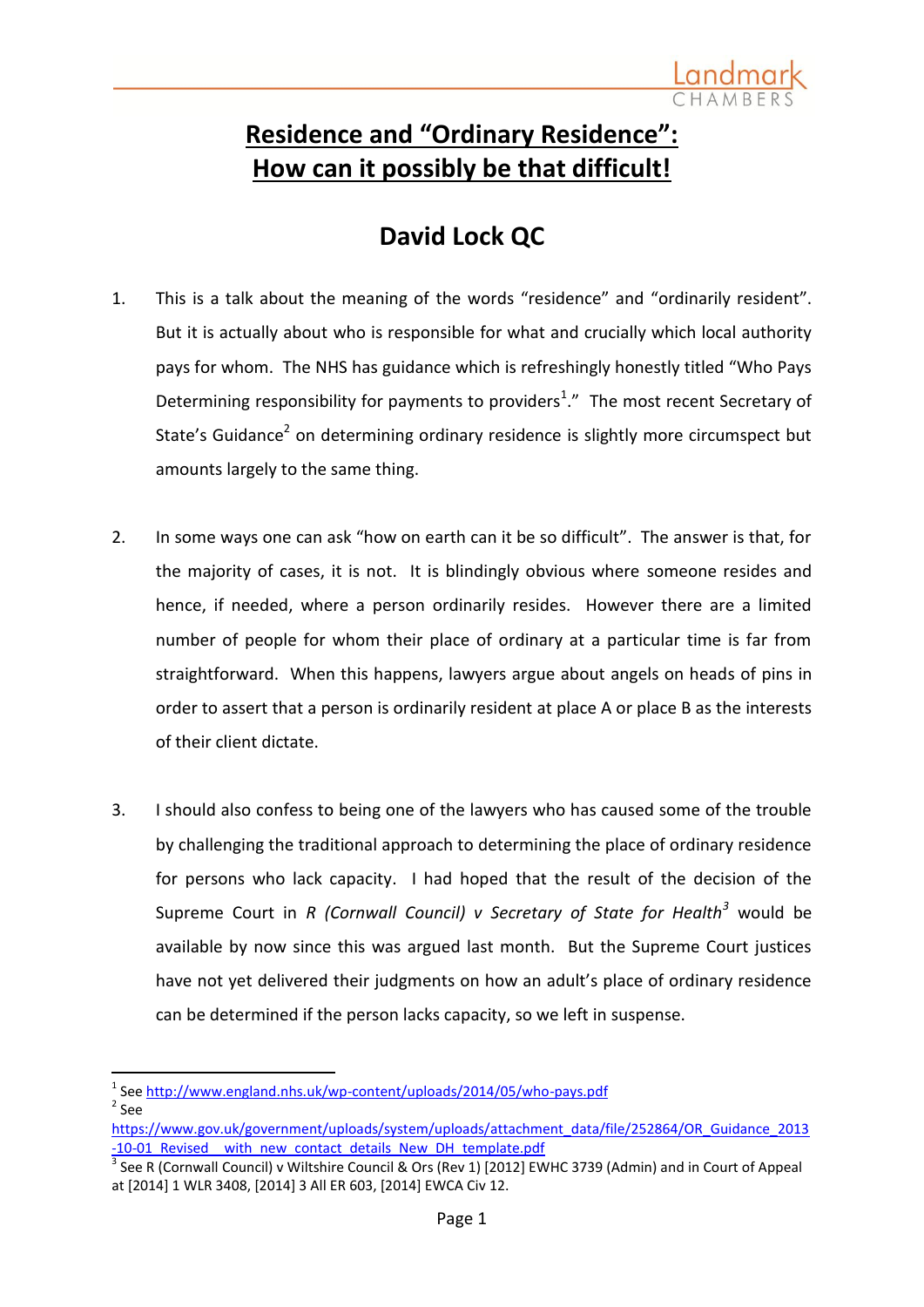- 4. This talk cannot possibly address every aspect of this subject but over the next 40 minutes or so I will attempt to outline some of the main issues that face local authority lawyers attempting to work out whether their authority is or is not responsible for providing and funding for a service user whose place of residence is unclear.
- 5. Defining a person's place of residence or ordinary residence can have a variety of legal consequences and the proper approach can vary depending on the circumstances. There are 3 reasonably clear categories:
	- a. Category 1: A person's place of residence can define whether a person is liable to pay tax, make a payment or face any other form of legal penalty. The concept of ordinary residence is relevant for tax years that ended before 6 April 2013, i.e. tax years up to and including 2012/13. The concept of ordinary residence was abolished for the purposes of tax years starting after 5 April 2013 and it's now based on the number of days residence in the UK.
	- b. Category 2: A person's place of residence can create an entitlement for that individual to a state benefit or government service. In such a case the place of residence or ordinary residence defines the citizen's rights against the state.
	- c. Category 3: A place of ordinary residence can define which public body takes on the responsibility for providing a service to a service user and paying for the service. In such a case the place of ordinary residence defines which public body owes primary duties or how statutory duties are divided between public bodies, and crucially "who pays". However this should not be seen solely as an "accounting function" because at its heart it's about which public bodies owes a range of financial and statutory service obligations to a citizen.
- 6. There can be subtle variations in the approach to determining ordinary residence depending on whether the issue of ordinary residence is being considered in category 1, 2 or 3. To illustrate the problems consider section 4 of the Representation of the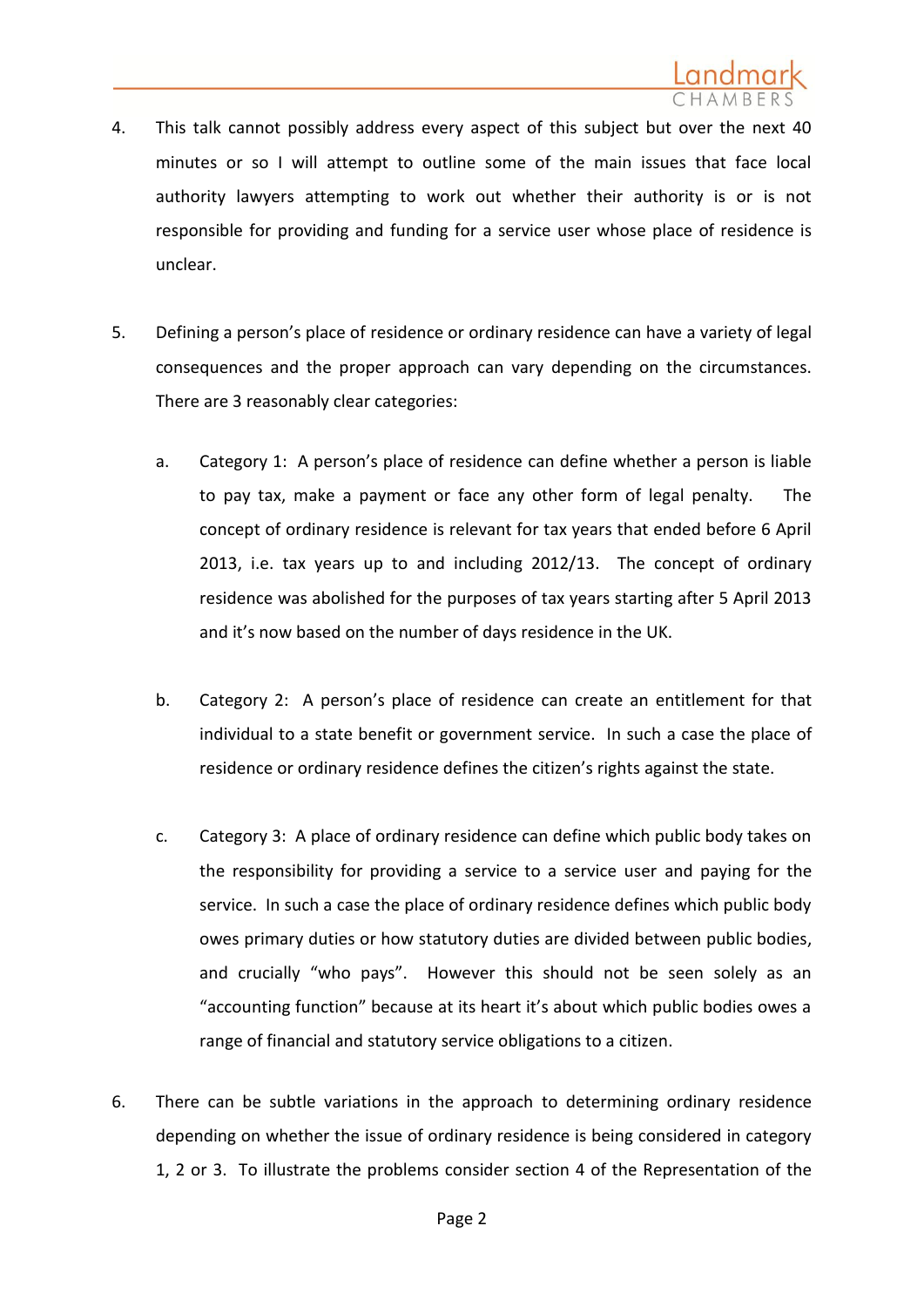People Act 1983 which provides that an eligible person can join the electoral register in the place one is "resident". As long ago as 1970 Lord Denning considered the problem of a person who spends part of the year in different places. The case of *Fox v Stirk* involved university students who only spent part of each year in a university hall of residence. Lord Denning explained that a place of residence was not the same as a home. He observed (in argument) "*But a man may have two residences whereas a home is only one place*". The approach to "residence" taken by the ERO was, perhaps, not straightforward:

> "The electoral officer at Cambridge held that scholars and exhibitioners are entitled to be on the register: that commoners are *not* entitled to be on the register if their parental home is in England, but *are* entitled if their parental home is not in England"

7. Such fantastic subtlety did, wholly unsurprisingly, not commend itself to the court. Lord Denning said there were 3 principles:

> "The first principle is that a man can have two residences. He can have a flat in London and a house in the country. He is resident in both. The second principle is that temporary presence at an address does not make a man resident there. A guest who comes for the weekend is not resident. A shortstay visitor is not resident. The third principle is that temporary absence does not deprive a person of his residence. If he happens to be away for a holiday or away for the weekend or in hospital, he does not lose his residence on that account"

Hence the court decided that students could be "resident" in both places so had a right to be on the electoral register in both places. This means the politically sophisticated could choose to vote in either constituency but not vote in both of course unless they adopt the "vote early, vote often" approach which is "traditional" in some parts of the UK.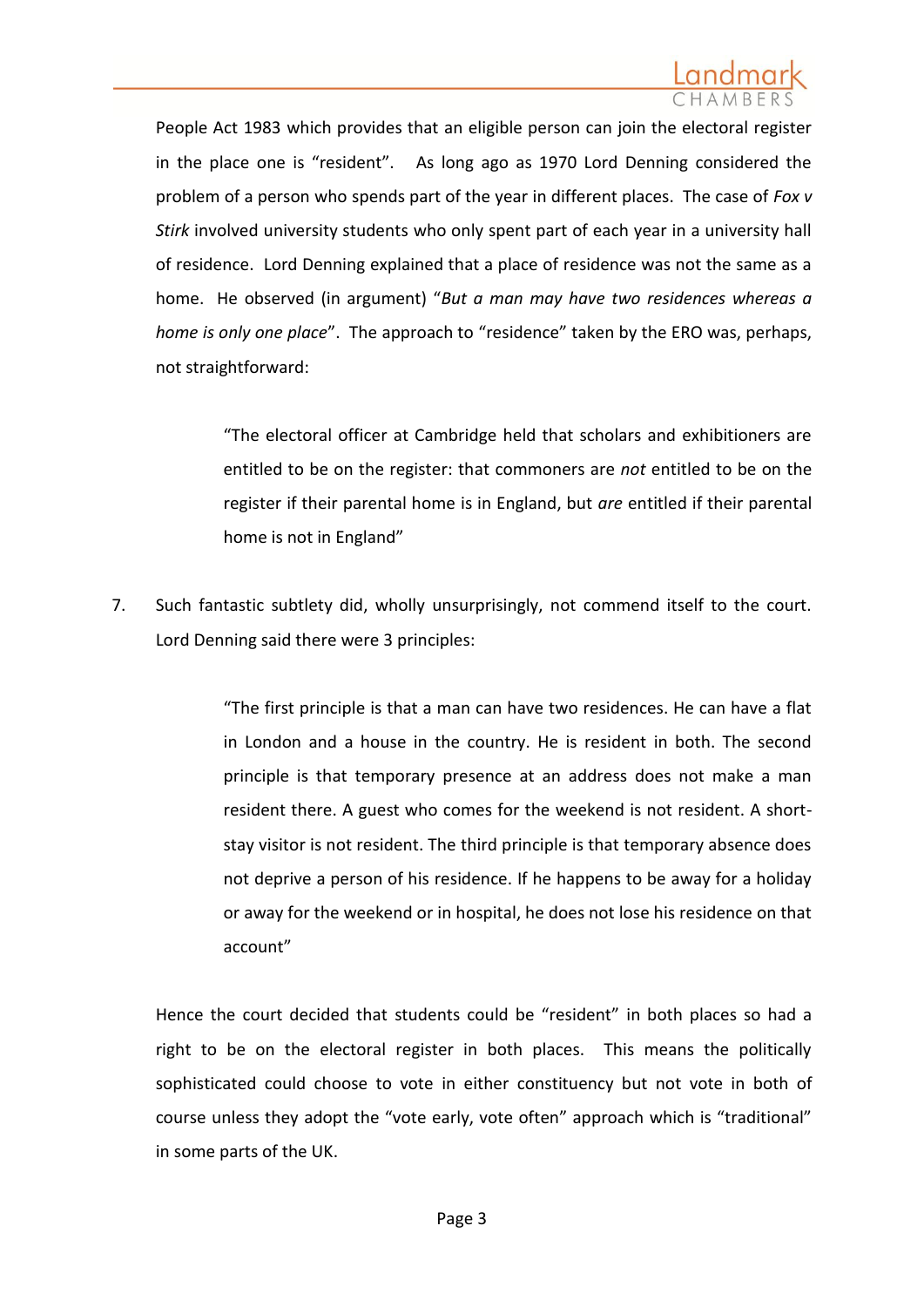8. The leading case on ordinary residence, at least until the Supreme Court hands down judgment in *Cornwall Council* (and probably thereafter)*,* is *Shah v Barnet LBC* [1983] 2 AC 309. That was a Category 2 "entitlement" case about student grants where Barnet and other councils tried to get out of paying grants to students who originally came from overseas but the principles have been applied to both category 1 and category 3 cases. Lord Scarman, who gave the substantive speech, said:

> "Ordinary residence is not a term of art in English law. But it embodies an idea of which Parliament has made increasing use in the statute law of the United Kingdom since the beginning of the 19th century"

He then observed at p.341A:

"Though the meaning of ordinary words is, as Lord Reid observed in Cozens v. Brutus *[1973] A.C. 854*, a question of fact, the meaning to be attributed to enacted words is a question of law, being a matter of statutory interpretation."

9. At p.343 Lord Scarman concluded which observations which have, possibly mistakenly, been treated as having almost the same authority as statutory words:

> "Unless, therefore, it can be shown that the statutory framework or the legal context in which the words are used requires a different meaning, I unhesitatingly subscribe to the view that "ordinarily resident" refers to a man's abode in a particular place or country which he has adopted voluntarily and for settled purposes as part of the regular order of his life for the time being, whether of short or of long duration."

10. Thus, determining a person's place of "ordinary residence" involves establishing both a **physical presence element** and a **mental element**. The physical presence element is largely denoted by identifying the place of a person's residence and the mental element involves whether the person is "ordinarily" resident at that place.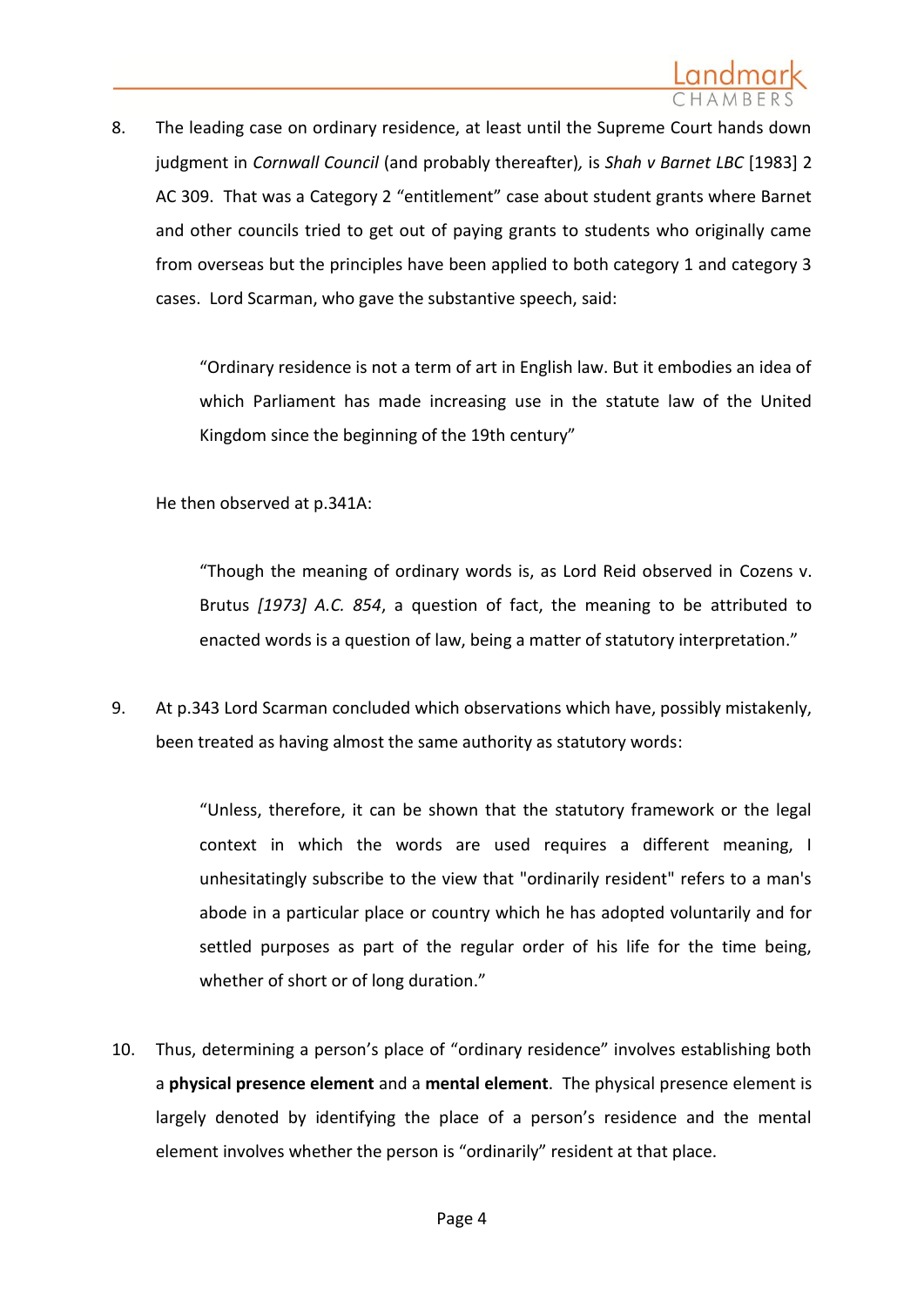- 11. However there is a caveat to the physical presence element in that, in an entitlement case, the presence must be lawful. An unlawful presence cannot be ordinary for entitlement but it can nonetheless create an obligation to meet a liability. So a person cannot avoid income tax by saying it was earned when living in the UK unlawfully.
- 12. A place of a person's residence is a matter of fact, not a matter of desire. A person can be ordinarily resident somewhere he factually lives even if he has not chosen to live there. Conversely, a person cannot be ordinarily resident somewhere where he would prefer to live but does not in fact live. In *Mohammed v Hammersmith and Fulham LBC* [2002] 1 AC 547 Lord Slynn explained this at §18:

"It is clear that words like "ordinary residence" and "normal residence" may take their precise meaning from the context of the legislation in which they appear but it seems to me that the prima facie meaning of normal residence is a place where at the relevant time the person in fact resides. That therefore is the question to be asked and it is not appropriate to consider whether in a general or abstract sense such a place would be considered an ordinary or normal residence. So long as that place where he eats and sleeps is voluntarily accepted by him, the reason why he is there rather than somewhere else does not prevent that place from being his normal residence. He may not like it, he may prefer some other place, but that place is for the relevant time the place where he normally resides."

13. The importance of physical presence in a residence test was reiterated by a majority of the Supreme Court in *A v. A (Children) (Habitual Residence)* [2014] A.C. 1. That case concerned the habitual residence of a child. The mother was habitually resident in the UK (as were her other 3 children) but her  $4<sup>th</sup>$  child was born whilst she was held against her will in Pakistan. This child had never been physically present in the UK. Baroness Hale said that establishing physical presence  $-$  i.e. factual residence  $-$  was necessary before the court considered whether the residence could be habitual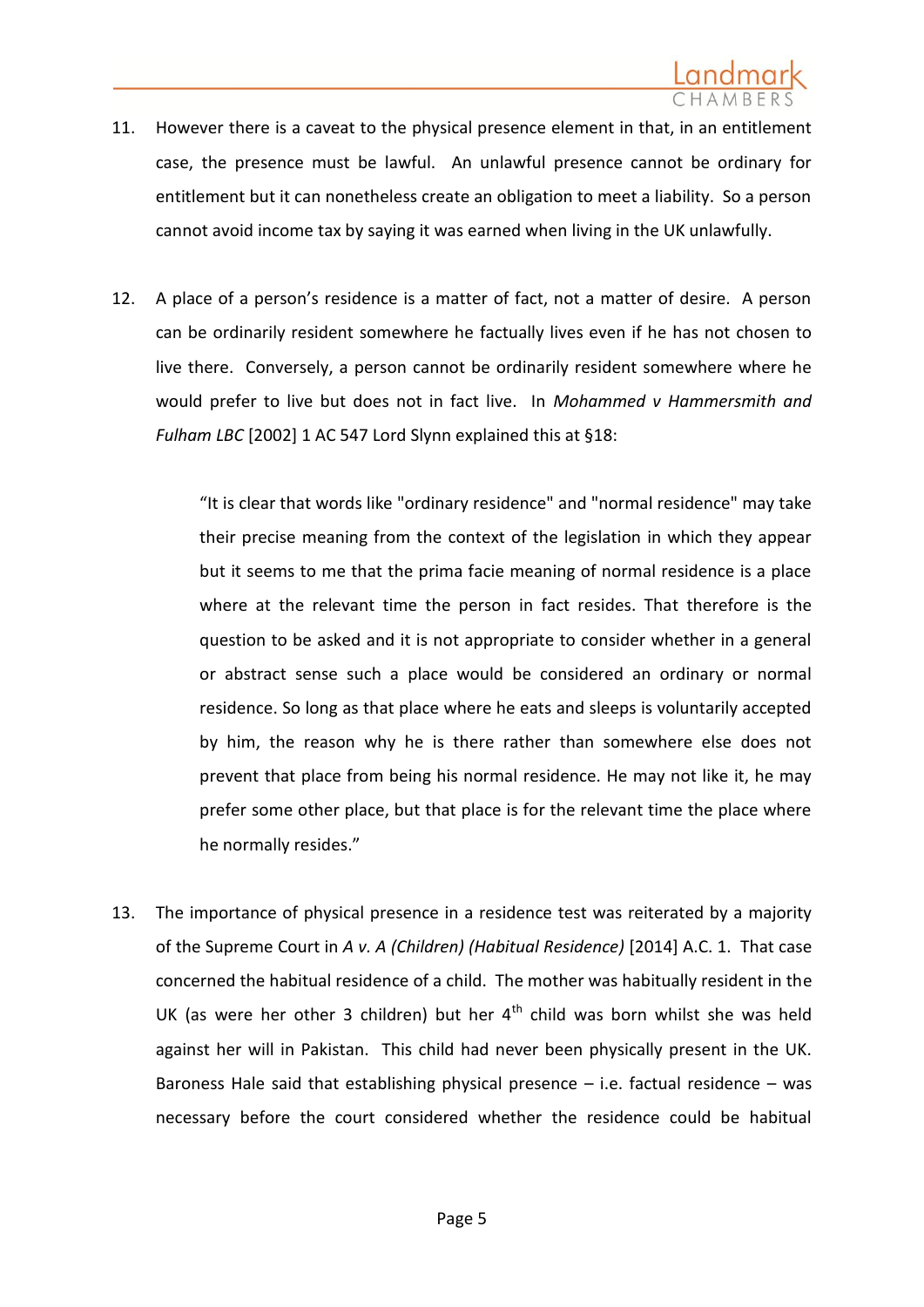residence. It follows that the  $4<sup>th</sup>$  child could not be habitually resident in the UK because she had not been physically present here and so was not "resident" in the UK.

14. As far as the mental element of settling a place of ordinary residence is concerned, Lord Scarman in *Shah* said:

> "There are two, and no more than two, respects in which the mind of the "propositus" is important in determining ordinary residence. The residence must be **voluntarily adopted**. Enforced presence by reason of kidnapping or imprisonment, or a Robinson Crusoe existence on a desert island with no opportunity of escape, may be so overwhelming a factor as to negative the will to be where one is.

> And there must be a **degree of settled purpose**. The purpose may be one; or there may be several. It may be specific or general. All that the law requires is that there is a settled purpose. This is not to say that the "propositus" intends to stay where he is indefinitely; indeed his purpose, while settled, may be for a limited period. Education, business or profession, employment, health, family, or merely love of the place spring to mind as common reasons for a choice of regular abode. And there may well be many others. All that is necessary is that the purpose of living where one does has a sufficient degree of continuity to be properly described as settled"

This all seems fairly straightforward – well fairly straightforward. But then it gets a touch more complex for a number of reasons.

#### **When can a person only have one place of ordinary residence?**

15. If we are in category 3, that is resolving which local authority has to pay and discharge statutory duties to a service user, there cannot be more than one place of ordinary residence. Only one local authority can be liable to meet the bill for services under the Children Act 1989 or under the Care Act 2014 (or formerly under the National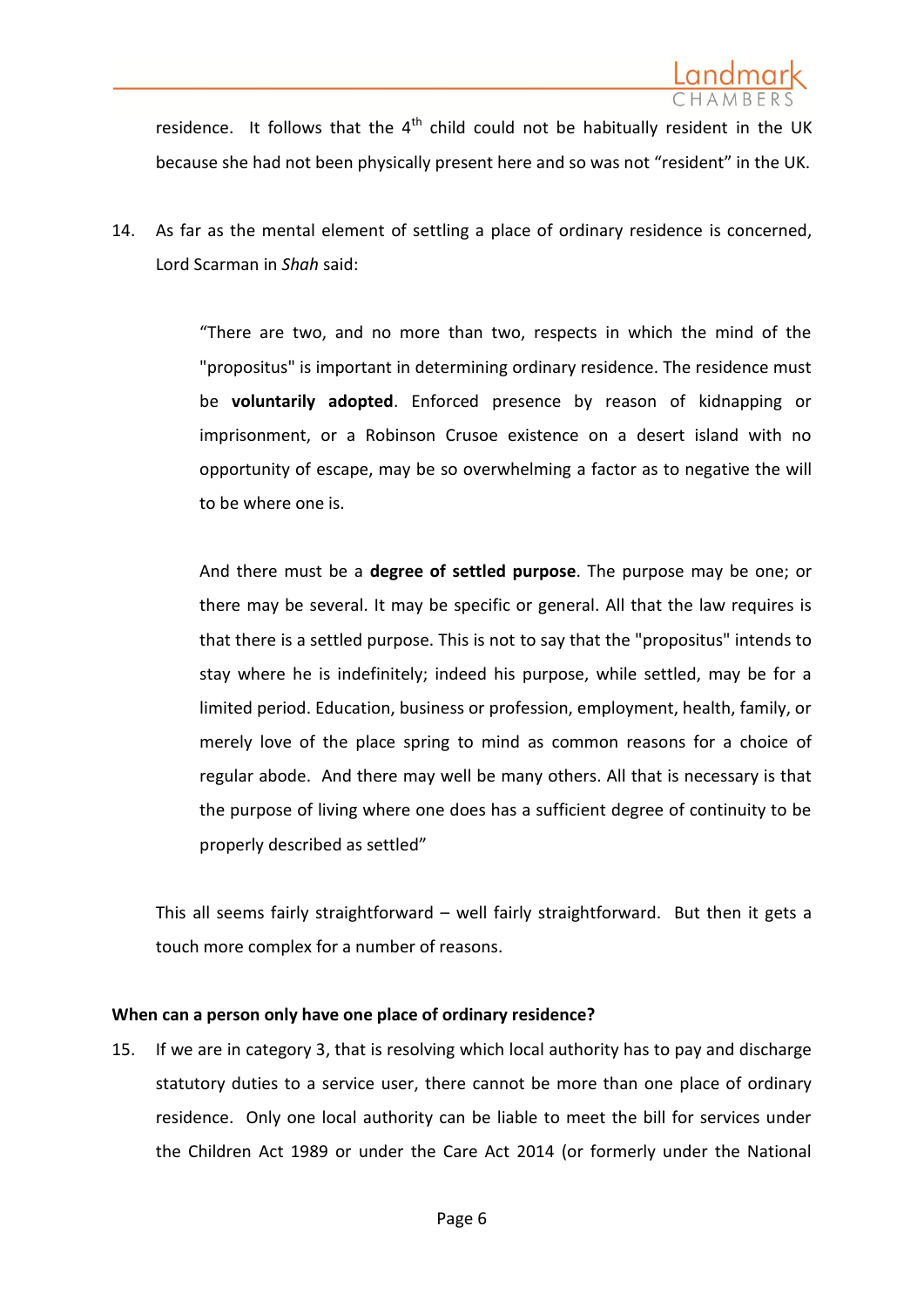

Assistance Act 1948). The Court of Appeal confirmed this recently in *R (Sunderland City Council) v SF & Anor* [2012] EWCA Civ 1232 where Lloyd LJ said at paragraph 30:

"… it is clear that for the purposes of section 117 of MHA a person cannot have more than one residence, whereas for other legislative purposes (including *Fox v Stirk* as well as tax provisions) the person in question could be resident in two different places at the same time"

16. Hence a person can have 2 places of residence or even ordinary residence for some statutes but only 1 place of residence for others. The test in such cases is where a person is perhaps more ordinarily resident than anywhere else.

### **The effect of statutory deeming provisions.**

17. Secondly, there are the dreaded statutory deeming provisions. For example section 105(6) of the Children Act 1989 provides:

> "In determining the "ordinary residence" of a child for any purpose of this Act, there shall be disregarded any period in which he lives in any place—

- (a) which is a school or other institution;
- (b) in accordance with the requirements of a supervision order under this Act;

(ba) in accordance with the requirements of a youth rehabilitation order under Part 1 of the Criminal Justice and Immigration Act 2008; or

(c) while he is being provided with accommodation by or on behalf of a local authority"

Hence a child that is placed by local authority A in a placement in the area of local authority B cannot change their place of ordinary residence "for any purpose of this Act", i.e. for any purpose under the Children Act 1989.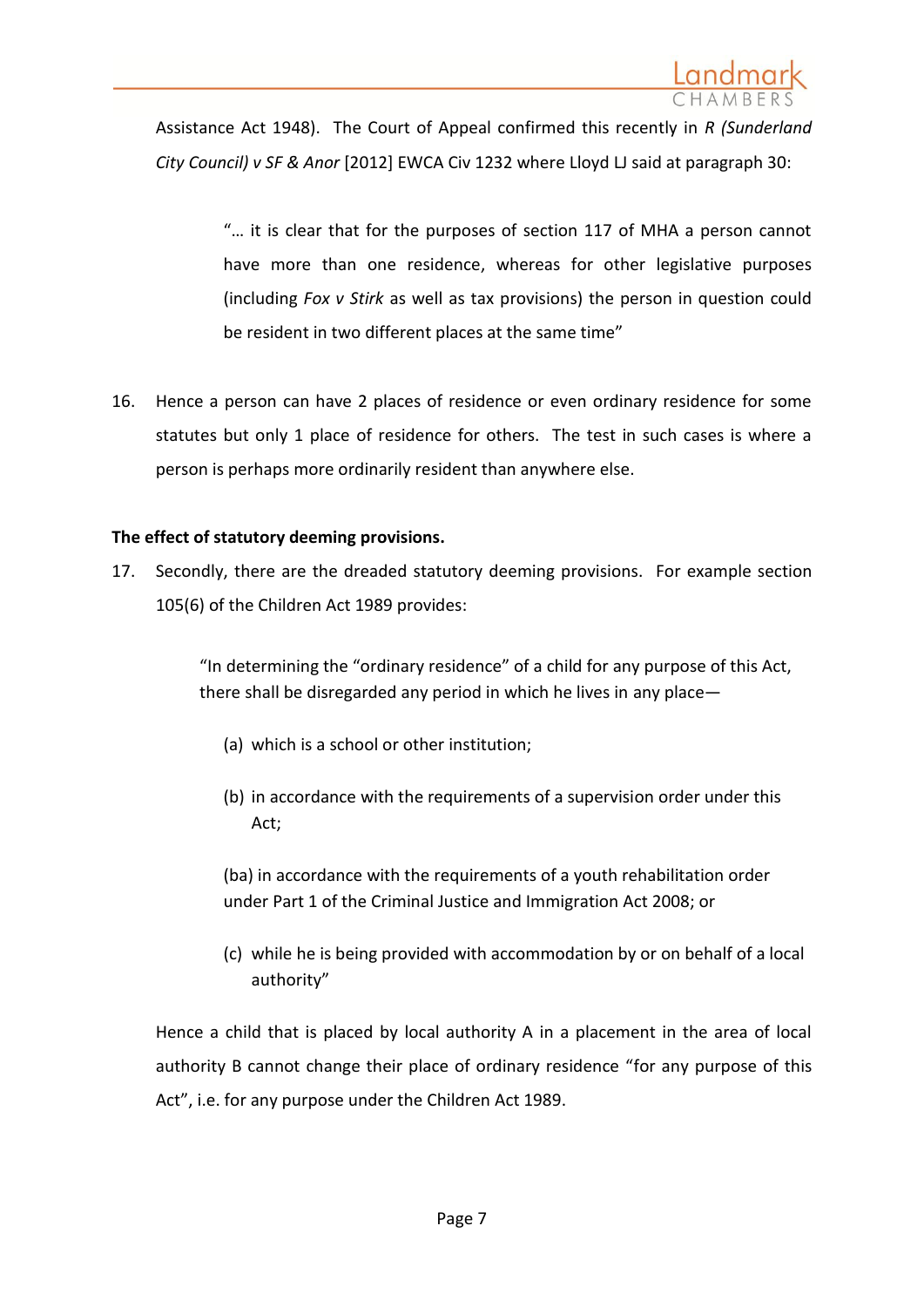18. The legal effect of a deeming provision is to require a legal decision maker to treat a hypothetical state of affairs as a matter of legal fact whether or not that fact is actually true (and usually it will not be factually true). Careful attention must be paid to the scope of the deeming provision and the hypothetical state of affairs cannot be extended beyond that proscribed by the statute. This approach was explained by Megarry J in *Polydor Limited and R.S.O. Records Inc. v Harlequin Record Shop Limited and Simons Records Limited* [1980] 1 C.M.L.R. 669 at §11:

> "The hypothetical must not be allowed to oust the real further than obedience to the statute compels"

- 19. It follows that, unless it says otherwise, a statutory deeming provision only operates for the purpose of the particular Act in question and does not operate for the purpose of another Act (unless the deeming provision indicates otherwise): see *R (M) v London Borough of Hammersmith and Fulham* [2010] EWHC 562 (Admin) and on appeal reported as *R (Hertfordshire County Council) v Hammersmith and Fulham London Borough Council* [2011] PTSR 1623 (Court of Appeal). In that case the Court of Appeal decided that a "deemed residence" for the purposes of the National Assistance Act 1948 operated only for that Act and hence did not affect the decision as to where someone lived for the purposes of s117 of the Mental Health Act 1983. Hence, as the Court of Appeal accepted in the *Cornwall* case, the deeming provision in section 105 of the Children Act 1989 applies for the purpose of that Act alone and does not apply where services are provided under a different Act of Parliament.
- 20. There are slightly different statutory deeming provisions for determining where a person is deemed to be ordinarily resident in section 39(1) of the Care Act. This section provides:

"Where an adult has needs for care and support which can be met only if the adult is living in accommodation of a type specified in regulations, and the adult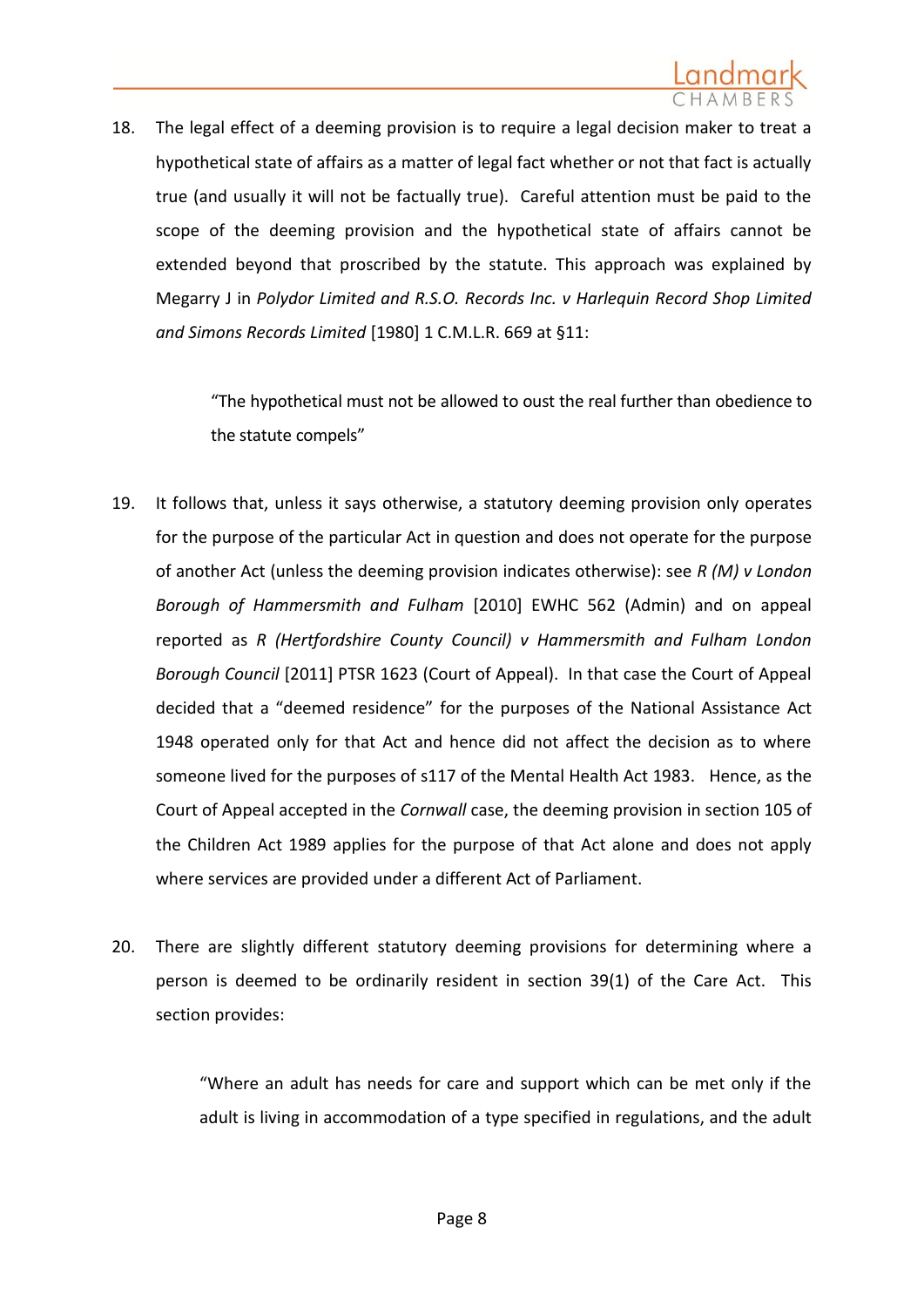is living in accommodation in England of a type so specified, the adult is to be treated for the purposes of this Part as ordinarily resident—

- (a) in the area in which the adult was ordinarily resident immediately before the adult began to live in accommodation of a type specified in the regulations, or
- (b) if the adult was of no settled residence immediately before the adult began to live in accommodation of a type so specified, in the area in which the adult was present at that time"
- 21. The statutory deeming under section 39(1) of the Care Act 2014 appears to be different from the statutory deeming provision in section 24(5) National Assistance Act 1948 because, reversing the effect of the *Hammersmith and Fulham* case, the deeming provision is not limited to placements under community care legislation. Specific provision is also made for a deeming effect where accommodation is provided as "after-care" under the Mental Health Act 1983 in section 39(4) and for accommodation funded by the NHS under section 39(5).

#### **The effect of confusingly drafted statutory provisions.**

22. Some statutes concerning ordinary residence are (or were) just plain awkward. For example section 117 of the Mental Health Act 1983 ("MHA") sets up a statutory duty on both a local authority and (now) a clinical commissioning group to provide "aftercare" services to persons who were formerly detained under the MHA. But the wording of the statute used to be far from clear about which local authority is responsible. Until April 2015 it provided:

> "In this section "the Clinical Commissioning Group or Local Health Board" means the Clinical Commissioning Group or Local Health Board, and "the local social services authority" means the local social services authority, for the area in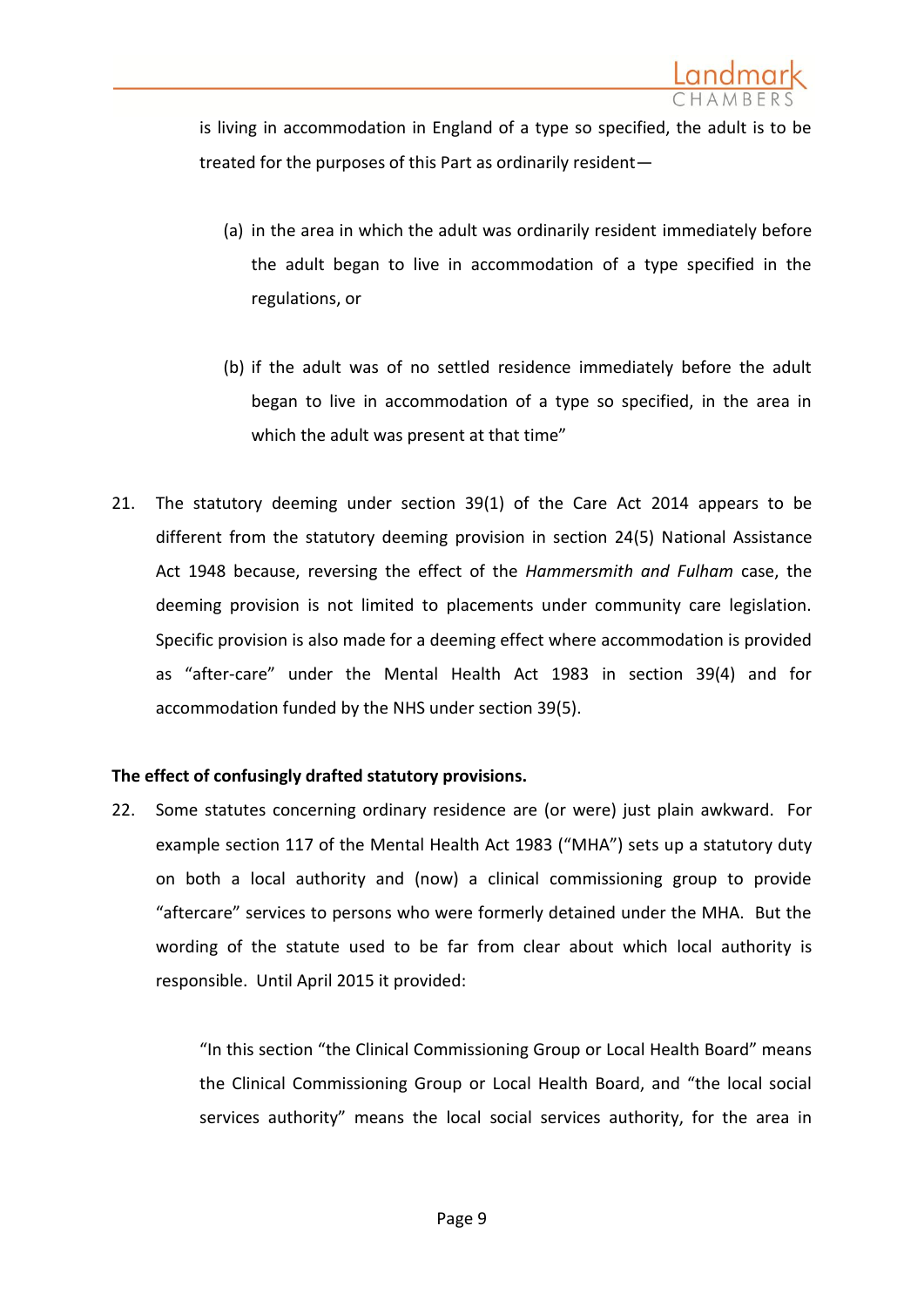

which the person concerned is resident or to which he is sent on discharge by the hospital in which he was detained"

- 23. In *R v Mental Health Review Tribunal ex parte Hall* Scott Baker decided that a person was not ordinarily resident at the place where he was detained under the MHA were not to be treated as being ordinarily resident in the hospital in which they were detained on the "prison or desert island" principle in *Shah.* Primary responsibility, so the Judge decided, lay on the local authority for the area in which the individual lived before the person was detained. However there is still no guidance on how local authorities and clinical commissioning groups are supposed to divide up responsibility between them for section 117 services for which they are both liable. The starting point is probably a 50/50 split unless a local agreement provides for something different.
- 24. This particular provision has now been clarified in statute as a result of changes to section 117 as a result of changes introduced by section 75 of the Care Act 2014 which came into force on 1 April 2014. It now reads:

"In this section "the clinical commissioning group or Local Health Board" means the clinical commissioning group or Local Health Board, and "the local social services authority" means the local social services authority-

(a) if, immediately before being detained, the person concerned was ordinarily resident in England, for the area in England in which he was ordinarily resident;

(b) if, immediately before being detained, the person concerned was ordinarily resident in Wales, for the area in Wales in which he was ordinarily resident; or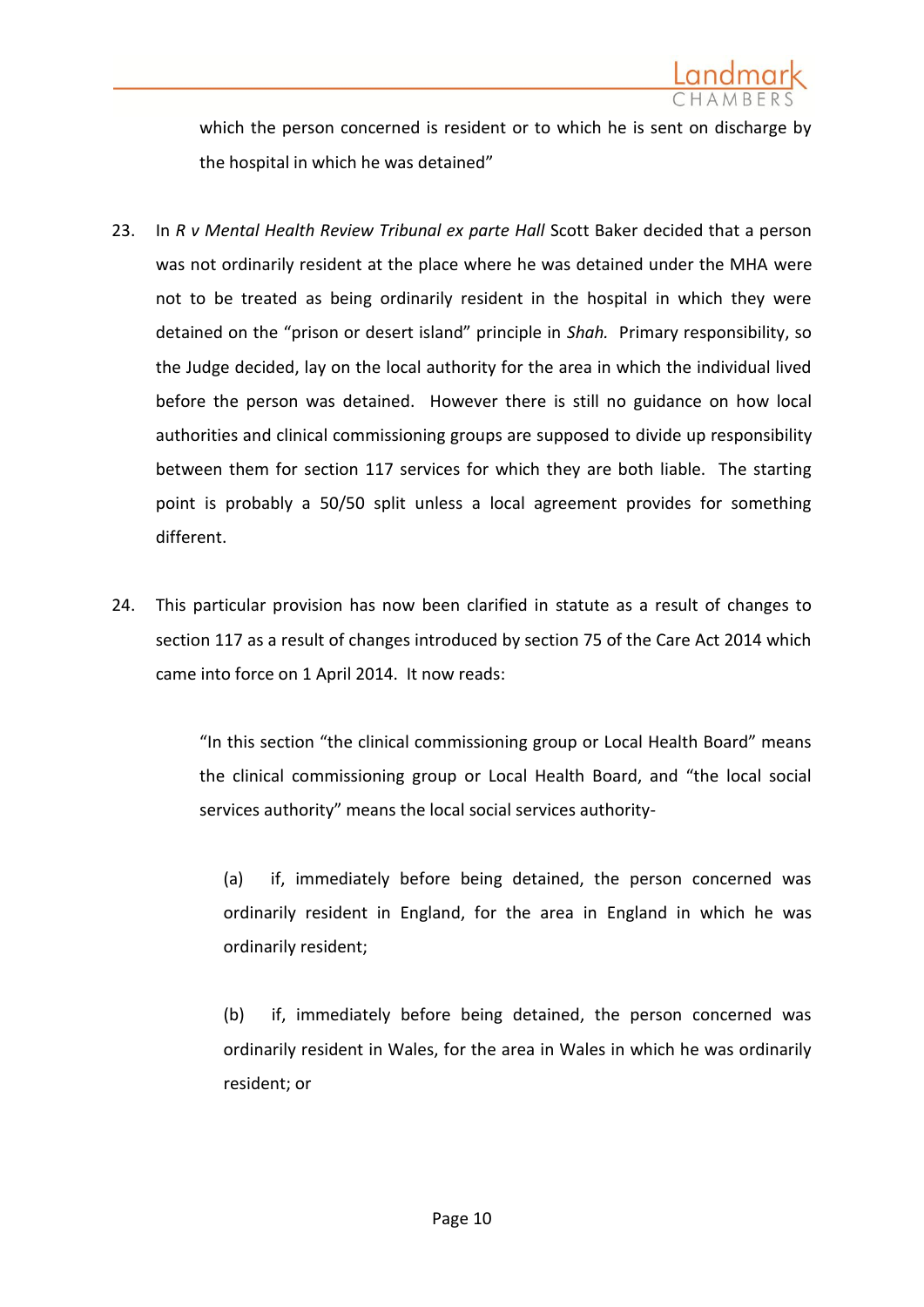(c) in any other case, for the area in which the person concerned is resident or to which he is sent on discharge by the hospital in which he was detained.

25. Hence the statute has been changed to reflect the interpretation the court has placed in fairly opaque language.

#### **Who is the ordinary residence decision maker?**

- 26. Fourthly, the local authority is the final merits decision maker about a person's place of ordinary residence. If the local authority is challenged on its decision it will end up directly in a court decision as to whether the local authority was right or wrong. But other statutory schemes provide that the Secretary of State has an adjudication function where there is a dispute about ordinary residence which causes particular issues. Typically the latter will be cases where there is a dispute between 2 public bodies.
- 27. The Secretary of State had this function under section 32 of the National Assistance Act 1948 and retains the function under section 40 of the Care Act. The Care and Support (Disputes Between Local Authorities) Regulations 2014 have been made under this section. Regulation 2(3) provides:

"If no local authority is meeting the needs on the date on which the dispute arises—

- (a) the local authority in whose area the adult needing care is living; or
- (b) if the adult needing care is not living in the area of any local authority, the local authority in whose area that adult is present,

must, until the dispute is resolved, perform the duties under Part 1 of the Act in respect of the adult or carer as if the adult needing care was ordinarily resident in its area"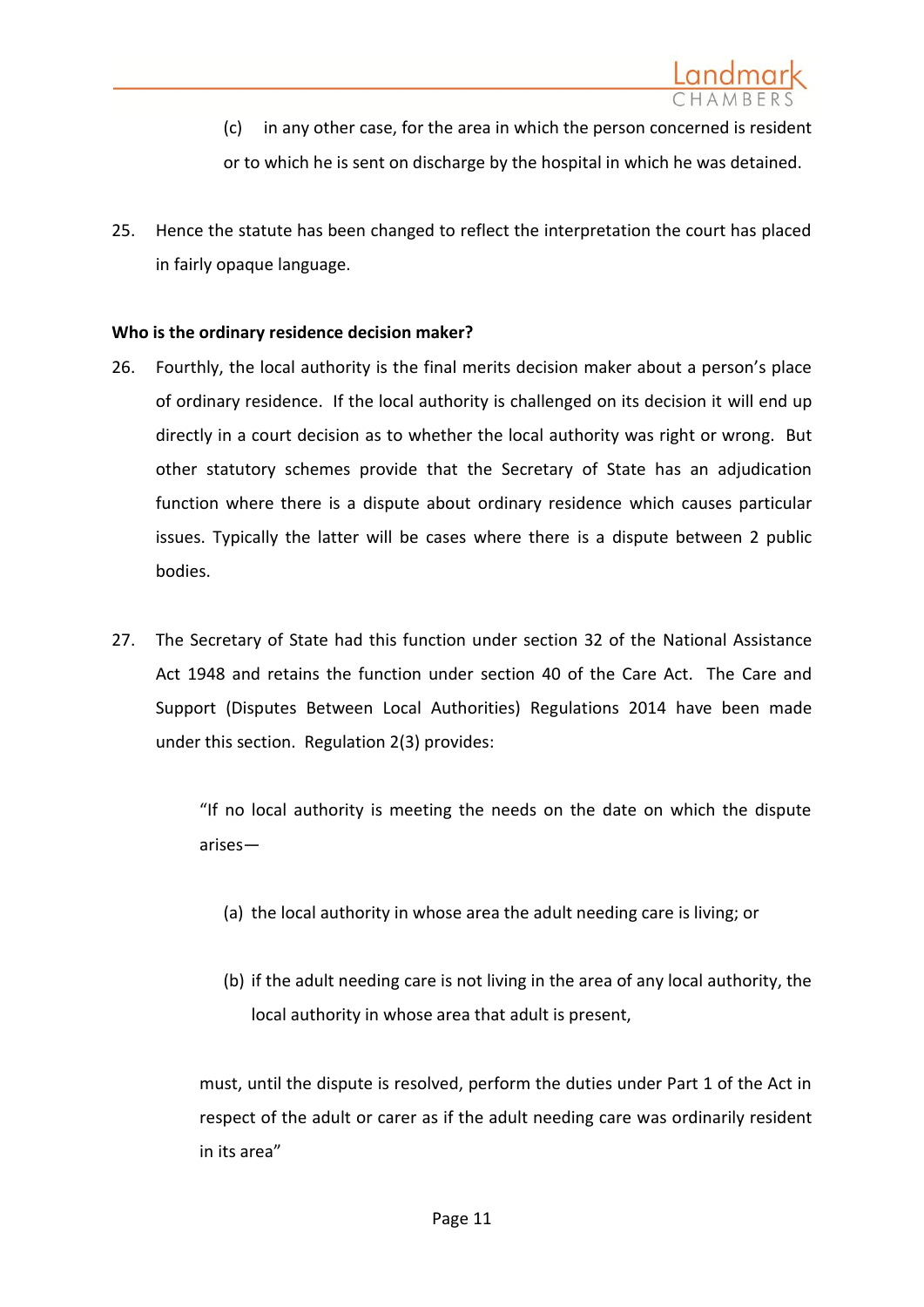- 28. The Secretary of State has published extensive guidance about ordinary residence to guide local authorities and hence avoid excessive disputes being referred to the Secretary of State. This is not statutory guidance under section 7 of the Local Authority Social Services Act 1970 and so allows local authorities greater scope to deviate from the guidance. Some of this guidance has found itself into the Statutory Guidance under the Care Act 2014, which is guidance to which section 7 applies. The Secretary of State's Guidance on the identification of the ordinary residence of people in need of community care services, England  $(2013)^4$  runs to 80 pages but a word of caution, because the Guidance has not been updated after the *Cornwall* case in the Court of Appeal. It seems highly likely that part at least of this Guidance will have to be rewritten when judgment is handed down by the Supreme Court.
- 29. A challenge to the decision of the Secretary of State exercising his determination function is by way of judicial review. Any challenge must therefore show that the Secretary of State misdirected himself on the facts or the law, not just that he reached a conclusion that was not the most appropriate result on the facts.
- 30. There have been a few challenges to determinations by the Secretary of State but perhaps *R (London Borough of Greenwich) v Secretary of State for Health & Anor* [2006] EWHC 2576 (Admin) is the most interesting because it shows how subtle the law can be in this area. This was a challenge based on a complaint that a service user, Mrs D, was "encouraged" to move across the border from Bexley to Greenwich just about the time that her capital to pay her own nursing home fees ran out. The claim came before Charles J and failed. The judgment is perhaps inevitably far from straightforward. The Judge noted that Greenwich local authority had not in fact made the placement because they did not know about Mrs D. But he said at paragraph 55:

"It seems to me that if the position is that the arrangements should have been made -- and here it is common ground that on 29th June a local authority should

1 4 See

[https://www.gov.uk/government/uploads/system/uploads/attachment\\_data/file/252864/OR\\_Guidance\\_2013](https://www.gov.uk/government/uploads/system/uploads/attachment_data/file/252864/OR_Guidance_2013-10-01_Revised__with_new_contact_details_New_DH_template.pdf) -10-01 Revised with new contact details New DH template.pdf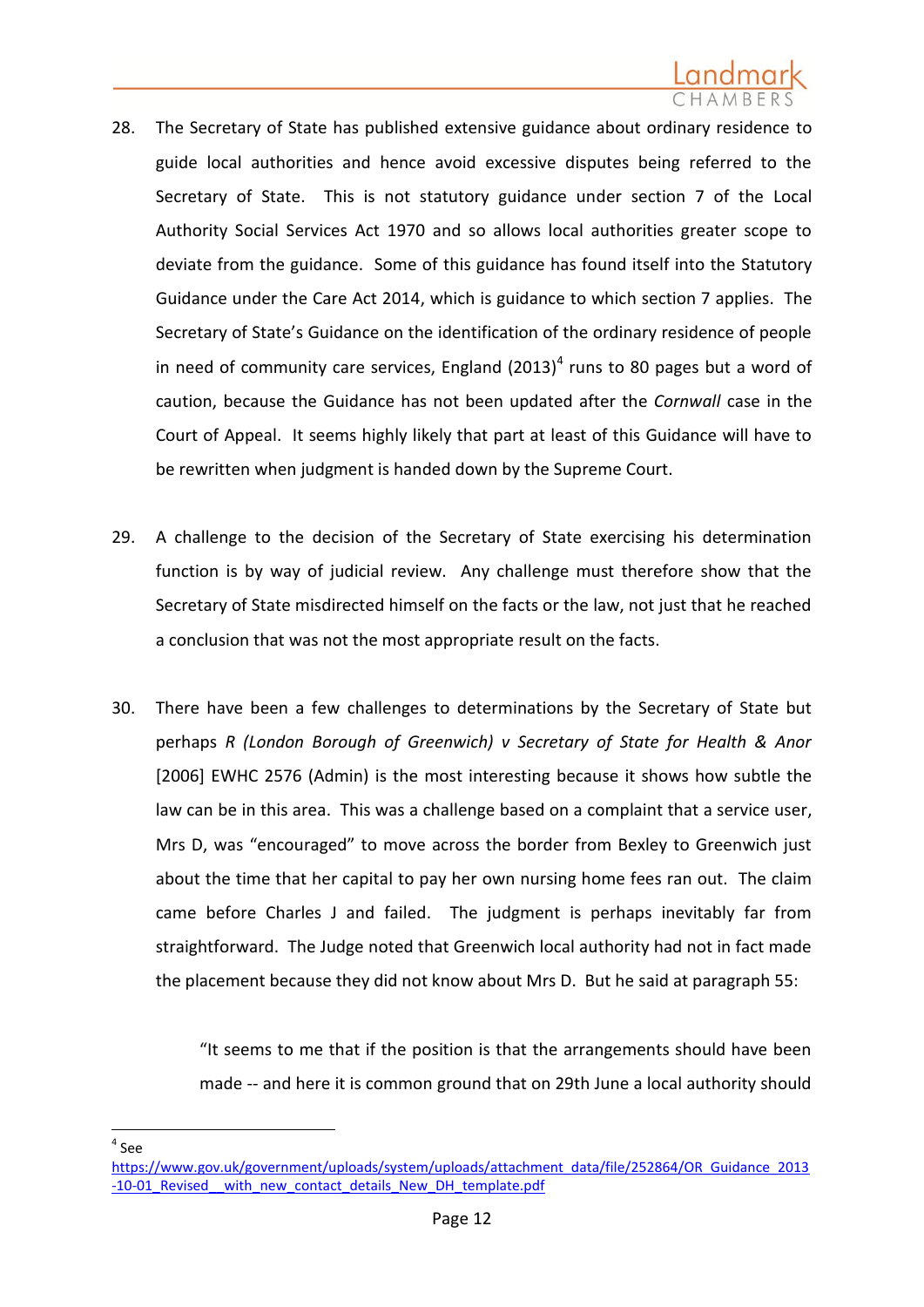have made those arrangements with the relevant care home -- that the deeming provision should be applied and interpreted on the basis that they had actually been put in place by the appropriate local authority"

- 31. That approach involves deeming that something to have happened when it did not happen. It probably cannot now be supported following the approach of Lady Hale in *R (M) v London Borough of Hammersmith and Fulham* [2008] UKHL 14 [2008] 1 WLR 535 where at paragraph 44 Lady Hale refused to treat the actions of a Housing Authority as if they were the actions of a Social Services Authority. Hence the idea that, for the purpose of determining a place of ordinary residence, the actions of one local authority can be deemed to be the actions of another local authority, as Charles J assumed, is probably no longer good law.
- 32. Further Charles J said at paragraph 74:

"It was accepted, in my judgment rightly, before me on behalf of the Secretary of State that the fact that a person, here Mrs D, does not have a place of residence, or an existing right to reside at a place in Bexley, and did not have that right on 28/29th June, is not determinative of the issue. However, it is pointed out, and I agree -- and it was, as I understood it, not disputed -- that it is a significant factor to be taken into account"

33. That approach also may need to be revised in the light of the decision of the Court of Appeal in *R (Sunderland City Council) v South Tyneside Council* [2013] PTSR 549, [2012] EWCA Civ 1232. *Sunderland* was a dispute about section 117 MHA funding for a person who was in and out of mental health detention over a number of years. It was a direct judicial review as opposed to a challenge to a decision by the Secretary of State. Amendments to section 117 now give the Secretary of State an adjudication role but this case preceded those amendments. However in the *Sunderland* Lloyd LJ said that a person could not retain a prior place of residence if, in fact, there was nowhere in that area for the person to reside. Whilst it sounds obvious, the Court of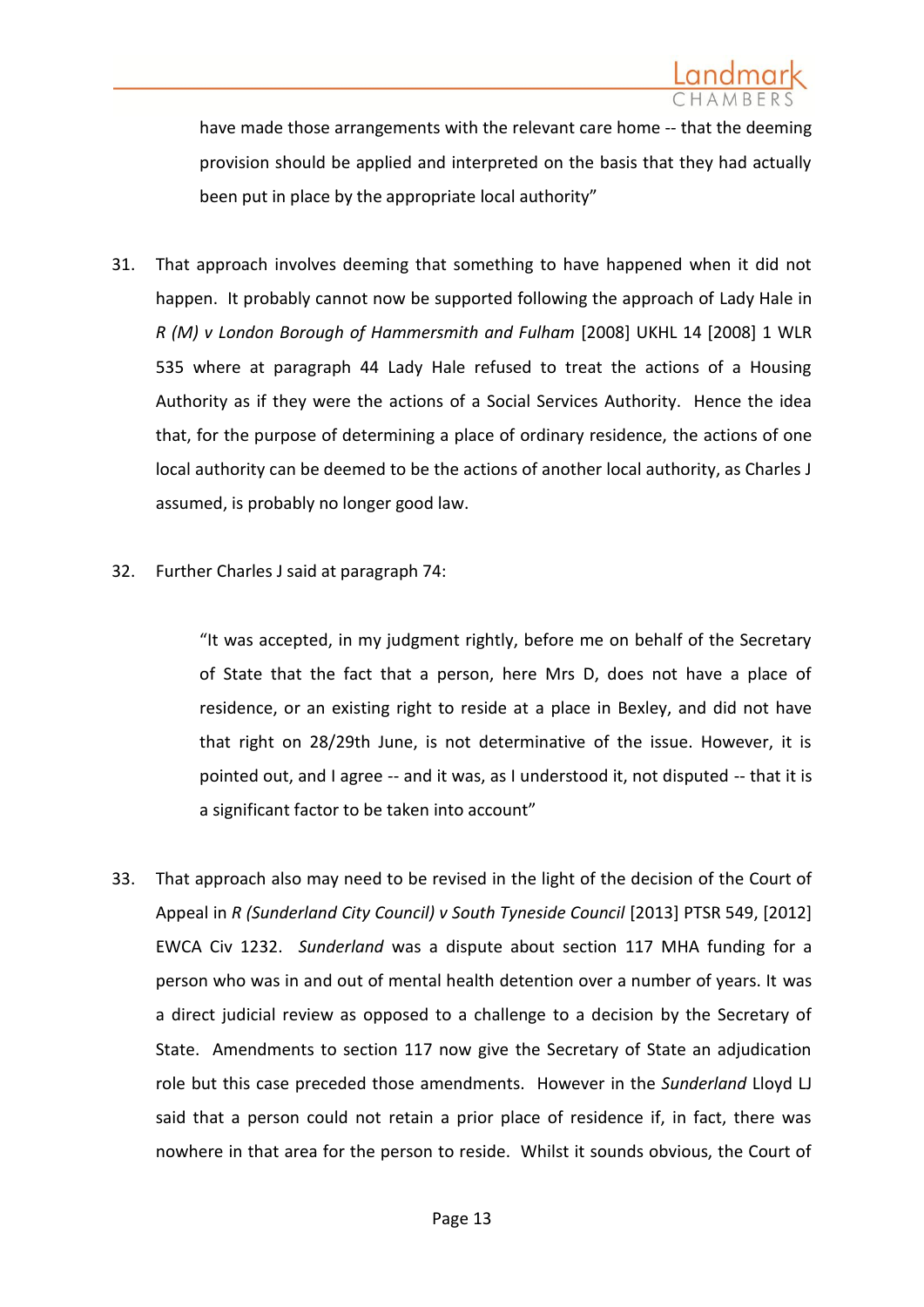Appeal decided that a person cannot continue to have a place of ordinary residence in an area unless, in fact, there is a defined place in that area where a person is able to reside. The rules for determining a person's place of ordinary residence for the purposes of section 117 on immediate discharge from detention under the MHA was said to be a recognised exception to this rule.

### **The difference between who provides and who pays?**

- 34. There can be a different test as between the duty of the local authority to provide services to the service user, at least in the first instance, and the question as to which local authority finally picks up the bill. If a person has no place of ordinary residence, statutory schemes provide that the duty is owed by the local authority to the person in a local authority area, which means physically present in. Hence the confused pianist who turned up in Kent with amnesia a few years ago was Kent's responsibility.
- 35. But even if a person has a place of ordinary residence, the local authority where the person is physically present can have immediate duties. The duties under part 3 of the Children Act 1989 are owed to any child "within their area": see section 17(1). Hence the primary duty is owed to any child in the area of a local authority regardless of the child's place of ordinary residence. However section 29(7) provides:

"Where a local authority provide any accommodation under section 20(1) for a child who was (immediately before they began to look after him) ordinarily resident within the area of another local authority, they may recover from that other authority any reasonable expenses incurred by them in providing the accommodation and maintaining him"

36. The Secretary of State has a determination function under section 30(2) of the Children Act 1989 if the local authorities cannot agree where a child has his place of ordinary residence.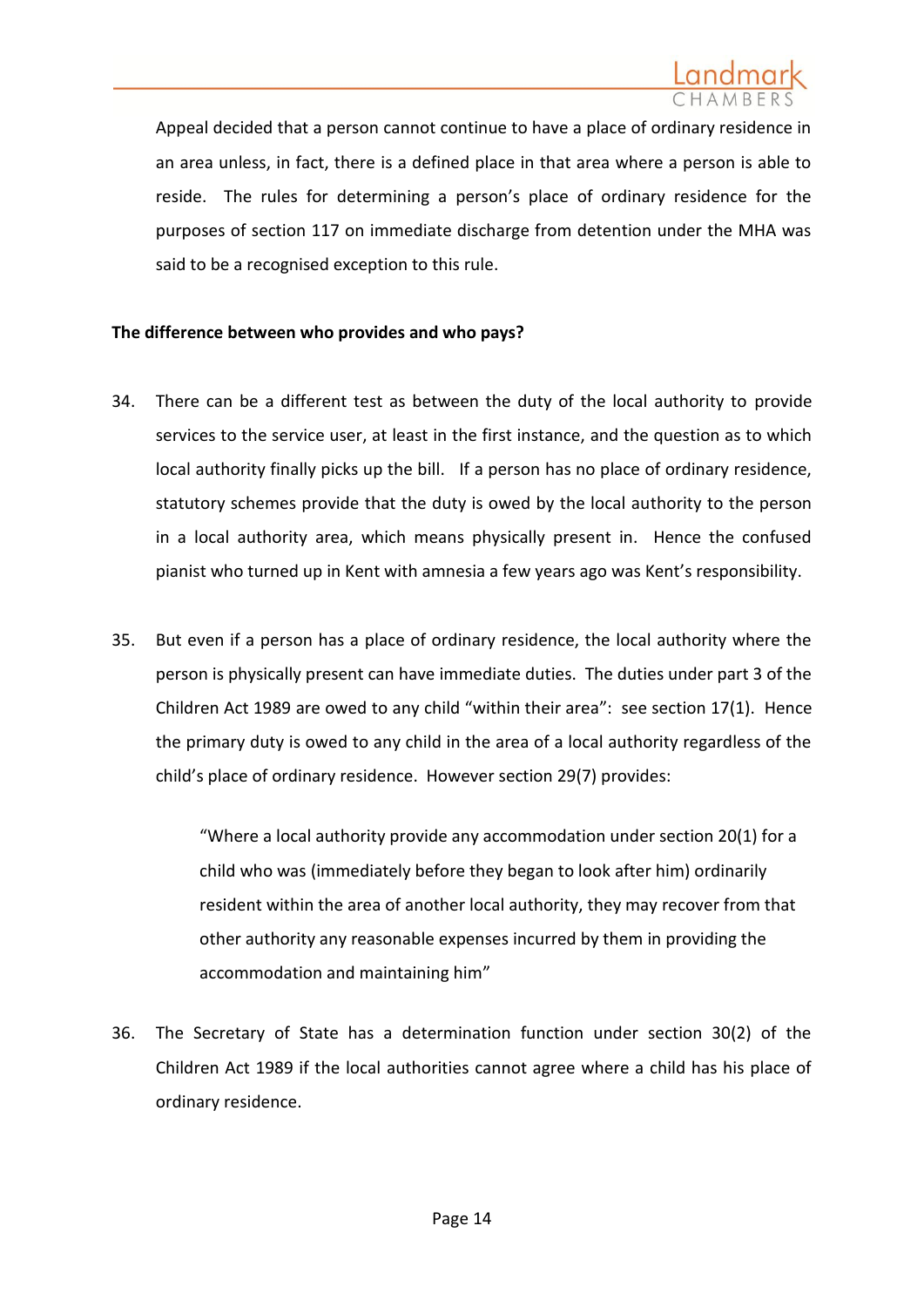

#### **And finally to Cornwall.**

- 37. I propose to end with the examination question that was presented to lawyers and judges in the Cornwall case. The facts were beguilingly simple. PH was born to parents who lived in Wilshire. He had severe learning difficulties and needed specialist care from the age of 4. Wiltshire exercised functions under the Children Act 1989 by placing him with specialist foster parents in South Gloucestershire. This was a great success and he thrived there until age 18. Meanwhile, when he was 6, his parents moved to Cornwall where his father happened to become Director of Education for Cornwall Council. Wiltshire made unsuccessful attempts to persuade Cornwall to become interested in the case when PH was a teenager but they resisted.
- 38. Wiltshire overlooked that PH was a looked after child so there was no pathway plan, personal advisor and the like. They sought to transition PH from children to adult services in one step, without addressing leaving care issues as an intermediate step. They purported to exercise powers under section 21 of the National Assistance Act 1948 to place PH in Somerset. Then, 1 year later, someone at Wiltshire asked why they were still paying for PH and the case was eventually referred to the Secretary of State for adjudication.
- 39. The issues emerging from these "simple" facts were:
	- a. Where was PH's place of ordinary residence when he turned 18;
	- b. Could Wiltshire exercise powers under part III NAA if PH fell outside of any category that allowed them to exercise these powers;
	- c. Were Wiltshire in fact exercising powers as a Children's Services Authority by providing leaving care services even if they thought they were acting under the NAA.
- 40. The Secretary of State only addressed issue 1 and said he was ordinarily resident in Cornwall following the decision in *R v. Waltham Forest LBC, ex parte* Vale (The Times